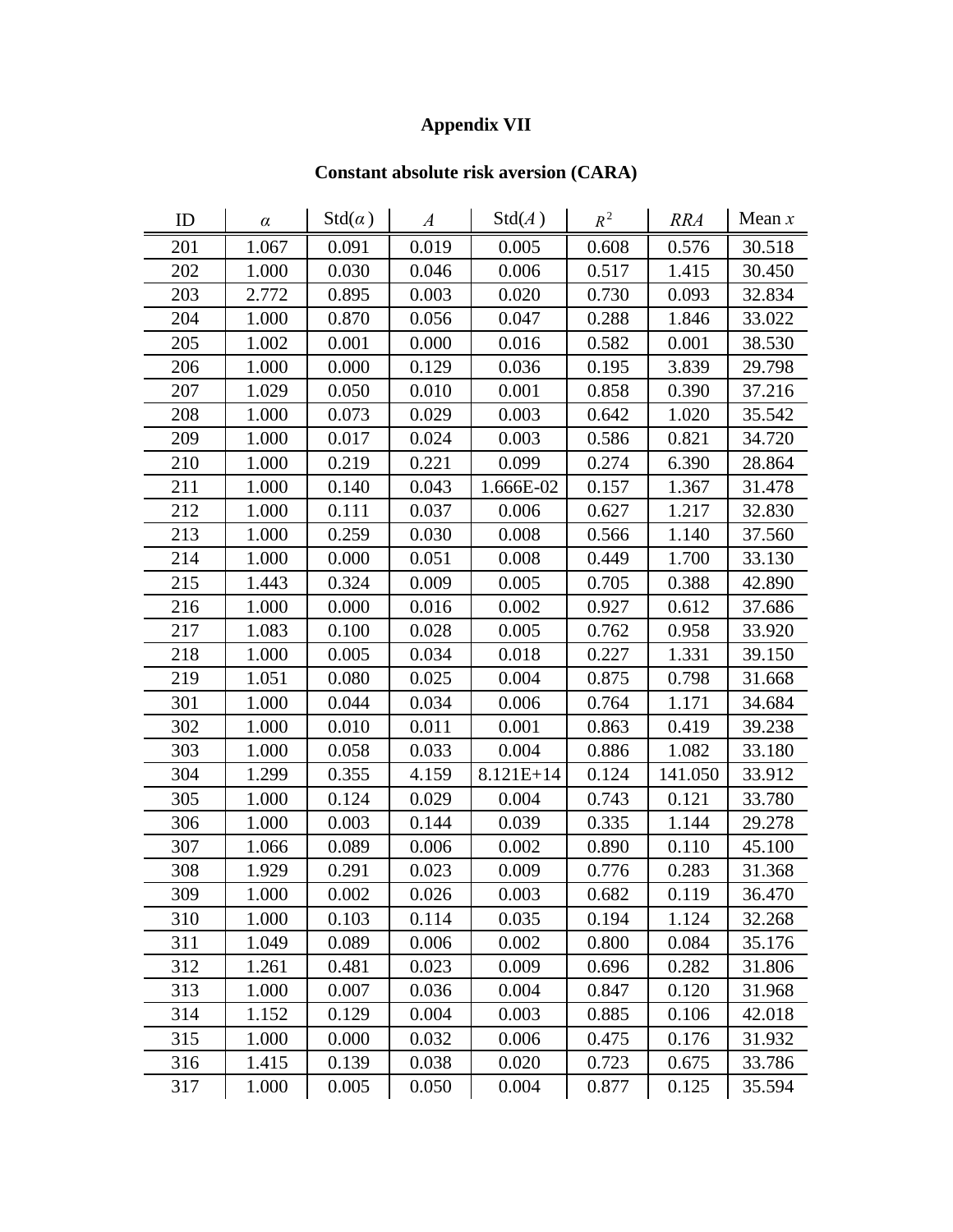| ID  | $\alpha$ | $Std(\alpha)$ | A     | Std(A)      | $R^2$ | <b>RRA</b> | Mean $x$ |
|-----|----------|---------------|-------|-------------|-------|------------|----------|
| 318 | 1.077    | 0.087         | 0.009 | 0.003       | 0.874 | 0.308      | 36.008   |
| 319 | 1.024    | 0.058         | 0.021 | 0.002       | 0.870 | 0.707      | 33.332   |
| 320 | 1.000    | 0.003         | 0.032 | 0.018       | 0.219 | 1.186      | 36.626   |
| 321 | 1.000    | 0.002         | 0.071 | 0.016       | 0.230 | 2.227      | 31.404   |
| 322 | 1.000    | 0.002         | 0.035 | 0.005       | 0.488 | 1.172      | 33.422   |
| 323 | 1.000    | 0.000         | 0.064 | 0.011       | 0.432 | 1.812      | 28.276   |
| 324 | 1.000    | 0.114         | 0.013 | 0.003       | 0.614 | 0.600      | 47.072   |
| 325 | 1.000    | 0.106         | 0.028 | 0.005       | 0.390 | 0.914      | 33.128   |
| 326 | 1.140    | 0.082         | 0.028 | 0.007       | 0.757 | 1.049      | 37.804   |
| 327 | 1.000    | 0.004         | 0.039 | 0.007       | 0.464 | 1.272      | 32.988   |
| 328 | 1.000    | 0.142         | 0.024 | 0.009       | 0.372 | 0.737      | 30.232   |
| 401 | 1.005    | 0.071         | 0.037 | 0.004       | 0.530 | 1.111      | 30.428   |
| 402 | 1.000    | 0.031         | 0.024 | 0.002       | 0.774 | 0.760      | 31.394   |
| 403 | 1.000    | 0.026         | 0.019 | 0.002       | 0.818 | 0.581      | 29.940   |
| 404 | 1.000    | 0.232         | 0.112 | 8.121E+14   | 0.063 | 3.569      | 31.974   |
| 405 | 1.036    | 0.067         | 0.028 | 0.005       | 0.737 | 0.809      | 29.282   |
| 406 | 1.375    | 0.339         | 0.085 | $1.809E+15$ | 0.079 | 2.446      | 28.716   |
| 407 | 1.000    | 0.061         | 0.159 | $1.147E+15$ | 0.072 | 3.762      | 23.684   |
| 408 | 1.787    | 0.562         | 0.055 | 3.034E-02   | 0.161 | 1.167      | 21.298   |
| 409 | 1.000    | 0.173         | 0.042 | 0.007       | 0.352 | 0.911      | 21.522   |
| 410 | 1.000    | 0.033         | 0.049 | 0.006       | 0.431 | 1.119      | 22.628   |
| 411 | 1.197    | 0.142         | 0.008 | 0.003       | 0.643 | 0.176      | 21.564   |
| 412 | 1.315    | 0.140         | 0.005 | 0.004       | 0.827 | 0.188      | 35.378   |
| 413 | 4.771    | 1.625         | 0.002 | 0.046       | 0.634 | 0.039      | 23.530   |
| 414 | 1.000    | 0.062         | 0.032 | 0.004       | 0.634 | 0.918      | 29.044   |
| 415 | 1.332    | 0.132         | 0.000 | 0.003       | 0.802 | 0.000      | 35.004   |
| 416 | 1.123    | 0.172         | 0.036 | 0.007       | 0.440 | 0.790      | 22.058   |
| 417 | 1.000    | 0.001         | 0.015 | 0.003       | 0.788 | 0.475      | 31.122   |
| 501 | 1.000    | 0.003         | 0.034 | 0.006       | 0.522 | 1.219      | 35.726   |
| 502 | 1.000    | 0.071         | 0.085 | 0.020       | 0.441 | 2.665      | 31.354   |
| 503 | 1.472    | 0.145         | 0.003 | 0.002       | 0.886 | 0.141      | 46.664   |
| 504 | 1.193    | 0.433         | 0.024 | 0.009       | 0.225 | 1.255      | 52.670   |
| 505 | 1.428    | 0.232         | 0.014 | 0.004       | 0.691 | 0.593      | 42.060   |
| 506 | 1.000    | 0.009         | 0.010 | 0.005       | 0.596 | 0.398      | 39.532   |
| 507 | 1.000    | 0.037         | 0.022 | 0.005       | 0.639 | 0.773      | 35.802   |
| 508 | 1.003    | 0.003         | 0.000 | 0.000       | 0.961 | 0.001      | 35.892   |
| 509 | 1.000    | 0.057         | 0.050 | 0.006       | 0.722 | 1.619      | 32.442   |
| 510 | 1.000    | 0.198         | 0.031 | 0.005       | 0.710 | 1.041      | 33.694   |
| 511 | 1.000    | 0.017         | 0.050 | 0.008       | 0.414 | 1.827      | 36.214   |